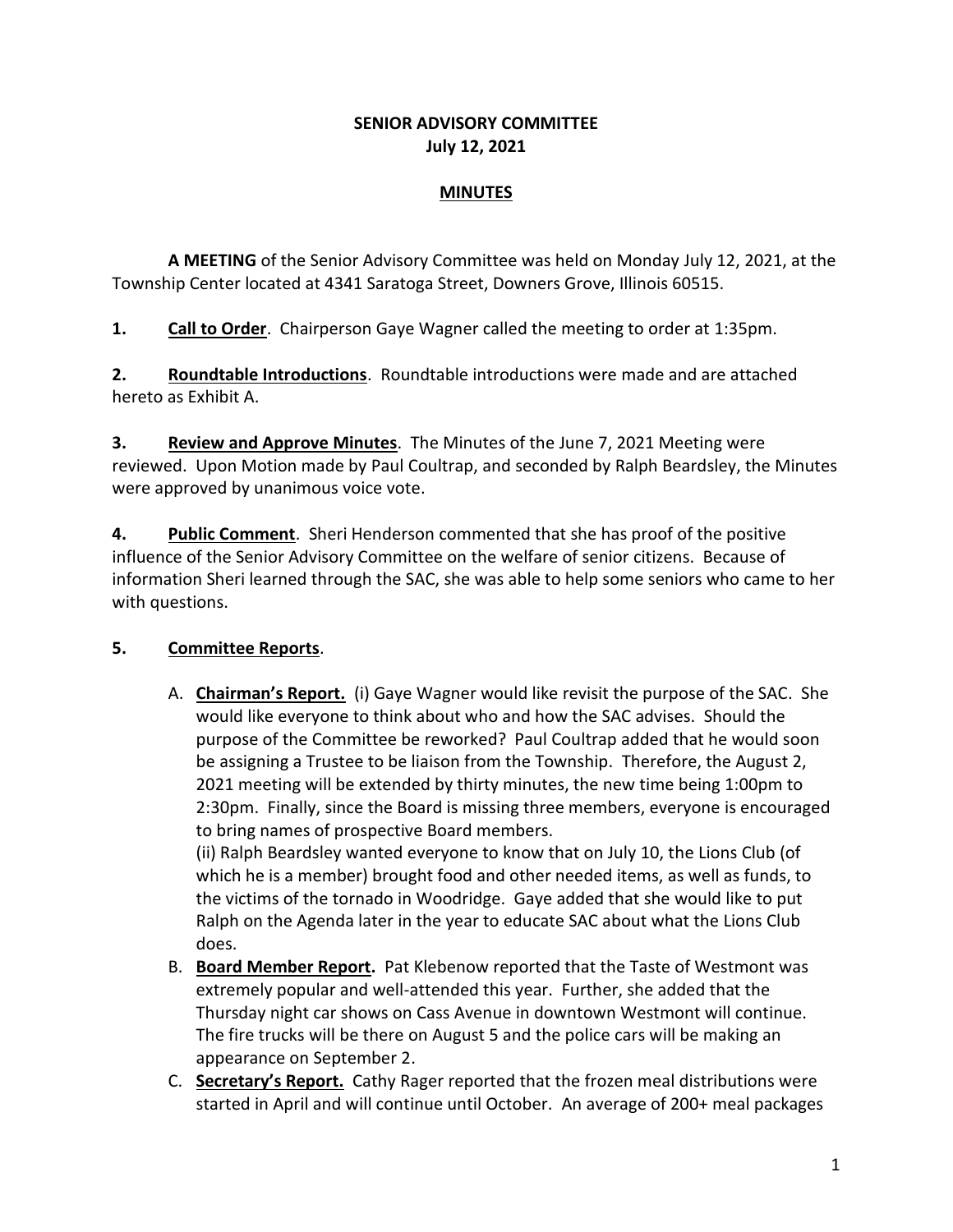have been given out since the April inception. The program will continue through October 2021. Rager also reported that FFDGTS has started its Senior Survival Series, which has been well-received with 25-30 seniors attending each lunchtime seminar. FFDGTS will be holding its annual fundraiser on October 14, from 5:30 to 7:30, at the Township Center. FFDGTS members are also volunteering to work shifts at the upcoming Rotary Fest. The Rotary will pay FFDGTS \$25/shift, up to a maximum of \$1000, for volunteering at the Fest. FFDGTS is also looking for new members. Finally, Rager reported that she is working with various groups to either rent or use the Township Center space.

D. **Township Officials Report.** Paul Coultrap commented that he has reviewed the Township budget and there is plenty of money left in the Dial-A-Ride fund to provide for more senior riders. Paul also reported on the efforts made by Township volunteers to assist with the recent tornado damage. The Township worked with County officials to visit approximately 300 homes to assess damage.

### **6. Agency Updates**.

### **A. First Responders.**

- (i) There was no report from DuPage County Sheriff's Department, but Troy did mention that there is an increase in the theft of catalytic converters.
- (ii) There was no report from Westmont Fire Department.
- (iii) There was no report from DuPage County Senior Services.

# **B. Park Districts.**

- (i) Alice Krampits reported that senior citizens in her area are not coming back to the park district yet. Because of this, they have cancelled some programs, but are still hosting their basic classes, such as tai chi, bridge and mah jong. The Westmont Chamber of Commerce is hosting a senior fair on October 1 from 8:30 to 12:30 at the Westmont Park District gymnasium. Finally, activities are being planned to celebrate Westmont's 100<sup>th</sup> anniversary.
- (ii) Sheri Henderson reported that many of Burr Ridge Park District's senior citizens have returned. They are doing outdoor concerts and lunch, and various trips. They plan to have indoor bingo return in August. They also have a bus tour to Nashville planned.
- (iii) There was no report from The Community House in Hinsdale.
- (iv) George Goodwin reported that AARP Safe Driving Courses will be held at the Township Center on September 29-30, from 12:00pm to 4:00pm, and on October 16 and 23, from 9:00am to 1:00pm. George also reported that the AARP Car Fit Program will be held in the Township Center parking lot on September 25 and October 2, both days from 9:00am to 11:00am. George reported that AARP will also be doing Safe Driving Courses in Westmont. Upon questioning from Gaye as to what else AARP does for seniors, George replied that they do tax preparation, for no cost, at local libraries and park districts during February and March. Cathy Rager suggested working with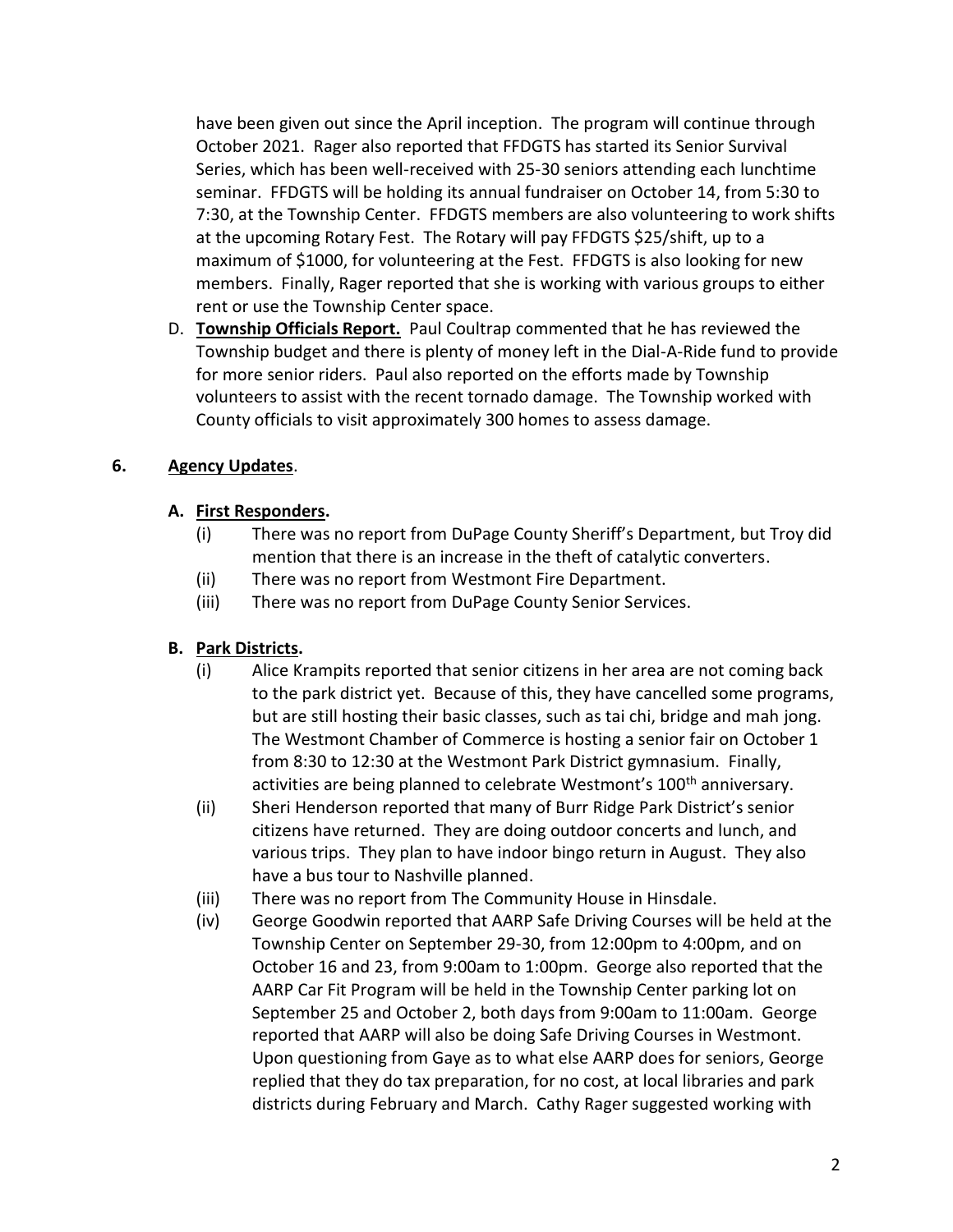AARP to get tax preparation done at the Township Center. Finally, George said that AARP is very active in sponsoring legislation aimed at senior citizens.

**7. Community Partner & Guest Updates.** Teri Geppner of Aspired Living reports that 100% of her residents, and 70% of staff, are vaccinated. She also reported an increase in seniors taking bus trips for shopping and activities.

**8. Adjournment**. A Motion to Adjourn was made by Paul Coultrap and seconded by Pat Klebenow. The meeting was adjourned at 2:41pm.

Respectfully Submitted,

By:\_\_\_\_\_\_\_\_\_\_\_\_\_\_\_\_\_\_\_\_\_\_\_\_\_\_\_\_\_\_\_\_\_\_\_\_\_\_\_\_\_\_\_\_\_

Catherine Rager, Secretary